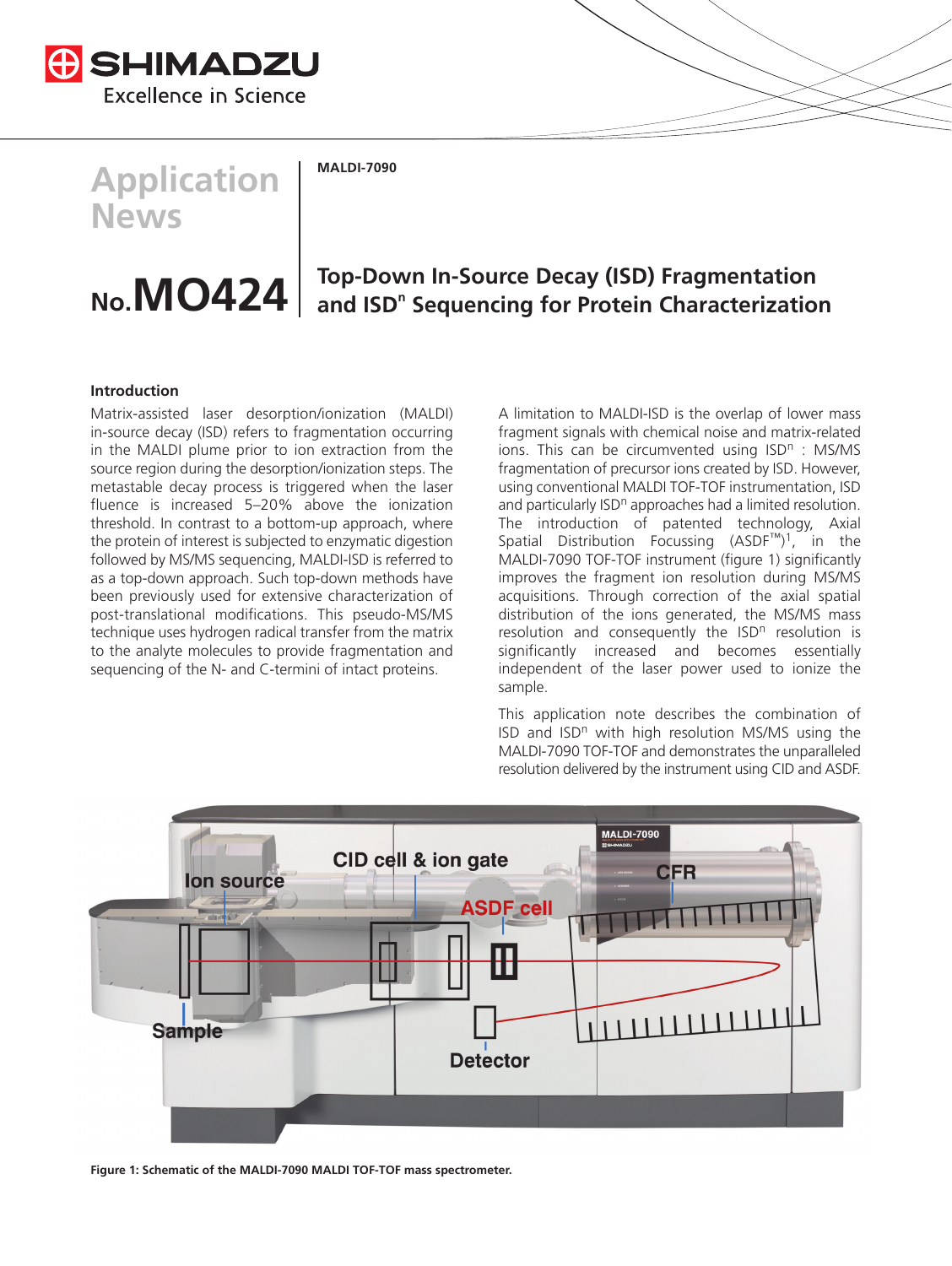#### **Experimental**

BSA (bovine serum albumin, 66 kDa) and Avastin (bevacizumab monoclonal antibody, 150 kDa) were provided by Aix-Marseille University (France). The proteins were purified using dialysis filtration. Samples were prepared for MALDI analysis using 1,5-diaminonaphthalene matrix (saturated in 50:50 acetonitrile:  $H_2$ O 0.1% TFA). Samples were analyzed using a MALDI-7090 TOF-TOF mass spectrometer equipped with UV laser, CID cell and ASDF. For CID, helium gas (rather than heavier gases such as air or argon) was introduced into the collision cell allowing selected precursors to undergo high-energy collisions (HE-CID, 20 keV lab collision-energy) during MS/MS analysis. This instrument geometry demonstrated ISD<sup>n</sup> fragment ion resolutions in excess of 8000 (FWHM), essentially independent of the laser power. The resulting fragment ions were measured in the TOF analyzer and resolved using a curved-field reflectron.

#### **Results**

During ISD on a conventional MALDI TOF-TOF instrument, depending on the matrix used, fragmentation proceeds via a radical or thermal pathway, resulting in the formation of primarily  $c_n$  and  $(z_n+2)$  ions or  $b_n$  and  $y_n$  ions, respectively. The advantages of using the MALDI-7090 TOF-TOF for ISD analysis of proteins were demonstrated using BSA and Avastin. This monoclonal antibody is a good *in vitro* model to demonstrate the potential of the described technique for the characterization of very large proteins. ISD of these proteins was induced by increasing the laser power by around 30% above the ionization threshold value. In the MALDI-7090 TOF-TOF instrument, this increase led to the detection of an extensive c-ion fragment series.

The MALDI-7090 TOF-TOF in-source decay spectra obtained for BSA and Avastin proteins using linear and reflectron modes are illustrated in figures 2 and 3.



**Figure 2: ISD spectra of BSA with 1,5-DAN matrix in linear mode (A), reflectron mode (B). Inset (panel (B)): Expanded m/z region showing** the  $c_{15}$  ion (m/z 1753) of BSA.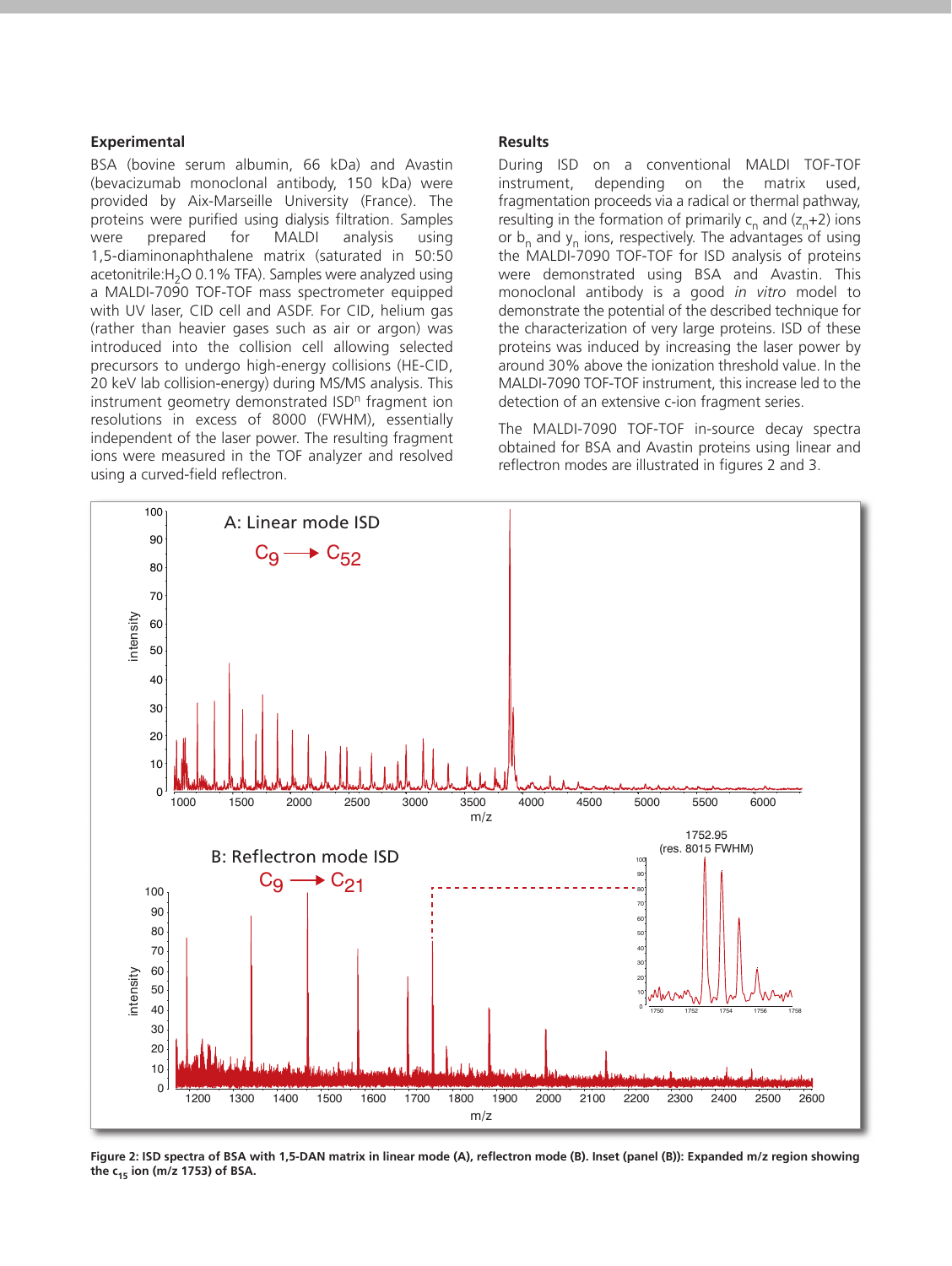![](_page_2_Figure_0.jpeg)

**Figure 3: ISD spectra of Avastin with 1,5-DAN matrix in linear mode (A), reflectron mode (B). Inset (panel (B)): Expanded m/z region** showing the c<sub>21</sub> ion (m/z 2081) of Avastin heavy chain.

Significant c-ion series from the N-termini of the proteins were detected:

 $c_9$  to  $c_{52}$  for BSA in linear mode

 $c_9$  to  $c_{21}$  for BSA in reflectron mode

 $\mathsf{c}_9$  to  $\mathsf{c}_{44}$  and  $\mathsf{c}_9$  to  $\mathsf{c}_{51}$  in linear mode for Avastin heavy and light chains respectively

 $c_9$  to  $c_{28}$  and  $c_9$  to  $c_{27}$  in reflectron mode for Avastin heavy and light chains respectively.

ISD<sup>n</sup> sequencing of the ion at m/z 2081 was performed using a combination of CID and ASDF. Figure 4 shows the resulting spectrum and fragment ion interpretation, confirming the correct sequence for ISD fragment ion  $c_{21}$ from Avastin heavy chain.